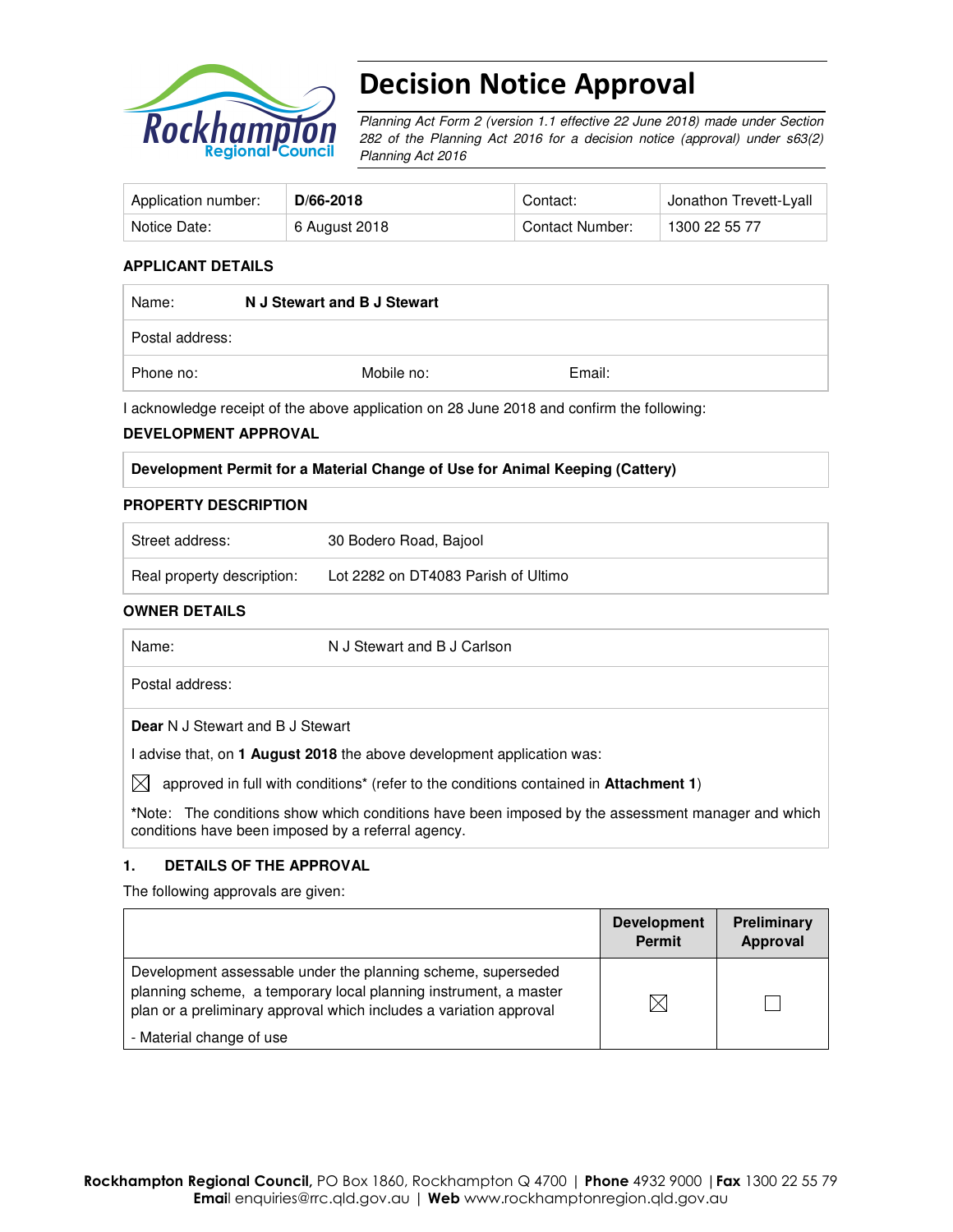## **2. CONDITIONS**

This approval is subject to the conditions in Attachment 1.

## **3. REFERRAL AGENCIES NIL**

## **4. THE APPROVED PLANS**

### **The approved development must be completed and maintained generally in accordance with the approved drawings and documents:**

| <b>Plan/Document Name</b>                                 | Dated                               | Reference No. |
|-----------------------------------------------------------|-------------------------------------|---------------|
| Plan for Cages & Entrance & Dividing Wall<br>(Mesh Fence) | Received by Council<br>28 June 2018 | Un-numbered   |
| Shed Plan (Existing)                                      | Received by Council<br>28 June 2018 | Un-numbered   |
| Site Plan                                                 | Received by Council<br>28 June 2018 | Un-numbered   |
| Parking Area Plan                                         | Received by Council<br>28 June 2018 | Un-numbered   |

## **5. CURRENCY PERIOD FOR THE APPROVAL (s.85 of the Planning Act)**

The standard currency periods stated in section 85 of Planning Act 2016 apply to each aspect of development in this approval, if not stated in the conditions of approval attached.

## **6. STATEMENT OF REASONS**

| Description of the           | The proposed development is for a Material Change of Use for Animal                                                                                                                                                                                                                                                                                       |  |  |
|------------------------------|-----------------------------------------------------------------------------------------------------------------------------------------------------------------------------------------------------------------------------------------------------------------------------------------------------------------------------------------------------------|--|--|
| development                  | Keeping (Cattery)                                                                                                                                                                                                                                                                                                                                         |  |  |
| <b>Reasons for Decision</b>  | Assessment of the development against the relevant zone purpose,<br>planning scheme codes and planning scheme policies demonstrates that<br>the proposed development will not cause significant adverse impacts on the<br>surrounding natural environment, built environment and infrastructure,<br>community facilities, or local character and amenity. |  |  |
| <b>Assessment Benchmarks</b> | The proposed development was assessed against the following<br>assessment benchmarks:<br>Rural Zone Code;<br>Bushfire Hazard Overlay Code;<br>$\bullet$<br>Access, Parking and Transport Code;<br>$\bullet$<br>Landscape Code;<br>٠<br>Stormwater Management Code;<br>٠<br>Waste Management Code; and<br>Water and Sewer Code.                            |  |  |
| <b>Compliance with</b>       | The development was assessed against all of the assessment benchmarks                                                                                                                                                                                                                                                                                     |  |  |
| assessment benchmarks        | listed above and complies with all of these.                                                                                                                                                                                                                                                                                                              |  |  |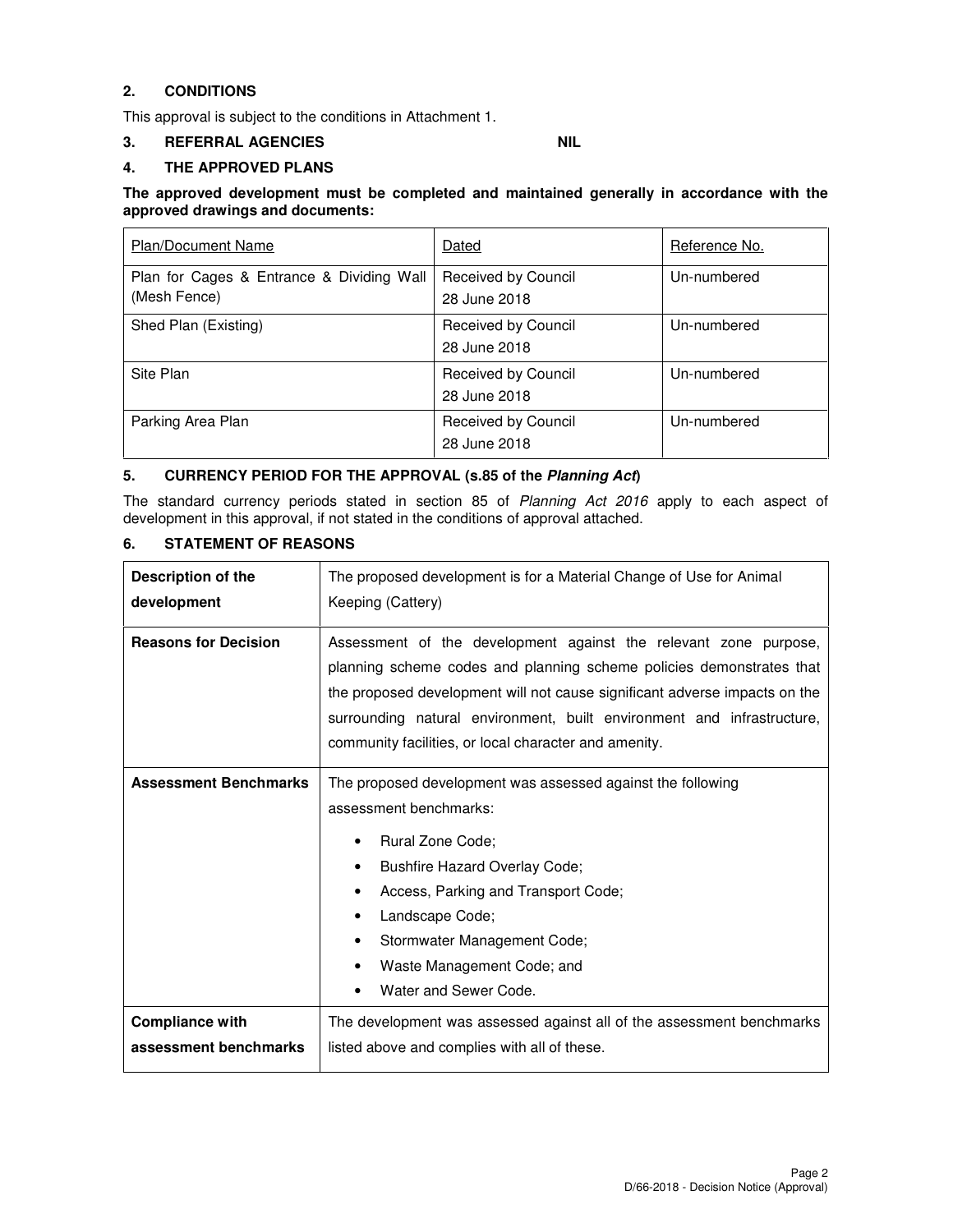| <b>Matters prescribed by</b> | $\bullet$ | The State Planning Policy - Part $E_i$                                     |  |  |
|------------------------------|-----------|----------------------------------------------------------------------------|--|--|
| regulation                   | $\bullet$ | The Central Queensland Regional Plan;                                      |  |  |
|                              | $\bullet$ | The Rockhampton Region Planning Scheme 2015.                               |  |  |
|                              | $\bullet$ | The common material, being the material submitted with the<br>application. |  |  |

## **7. APPEAL RIGHTS**

The rights of an applicant to appeal to a tribunal or the Planning and Environment Court against a decision about a development application are set out in chapter 6, part 1 of the Planning Act 2016. There may also be a right to make an application for a declaration by a tribunal (see chapter 6, part 2 of the Planning Act 2016).

## Appeal by an applicant

An applicant for a development application may appeal to the Planning and Environment Court against the following:

- the refusal of all or part of the development application
- a provision of the development approval
- the decision to give a preliminary approval when a development permit was applied for
- a deemed refusal of the development application.

An applicant may also have a right to appeal to the Development tribunal. For more information, see schedule 1 of the Planning Act 2016.

The timeframes for starting an appeal in the Planning and Environment Court are set out in section 229 of the Planning Act 2016.

**Attachment 2** is an extract from the Planning Act 2016 that sets out the applicant's appeal rights and the appeal rights of a submitter.

## **8. WHEN THE DEVELOPMENT APPROVAL TAKES EFFECT**

This development approval takes effect:

From the time the decision notice is given  $-$  if there is no submitter and the applicant does not appeal the decision to the court.

Or

When the submitter's appeal period ends  $-$  if there is a submitter and the applicant does not appeal the decision to the court.

Or

Subject to the decision of the court, when the appeal is finally decided  $-$  if an appeal is made to the court.

## **9. ASSESSMENT MANAGER**

| Name: | Tarnya Fitzgibbon             | Signature: | Date: 6 August 2018 |
|-------|-------------------------------|------------|---------------------|
|       | <b>COORDINATOR</b>            |            |                     |
|       | <b>DEVELOPMENT ASSESSMENT</b> |            |                     |

## **Attachment 1 – Conditions of the approval**

**Part 1 – Conditions imposed by the assessment manager** [Note: where a condition is imposed about infrastructure under Chapter 4 of the Planning Act 2016, the relevant provision of the Act under which this condition was imposed must be specified.]

## **Attachment 2—Extract on appeal rights**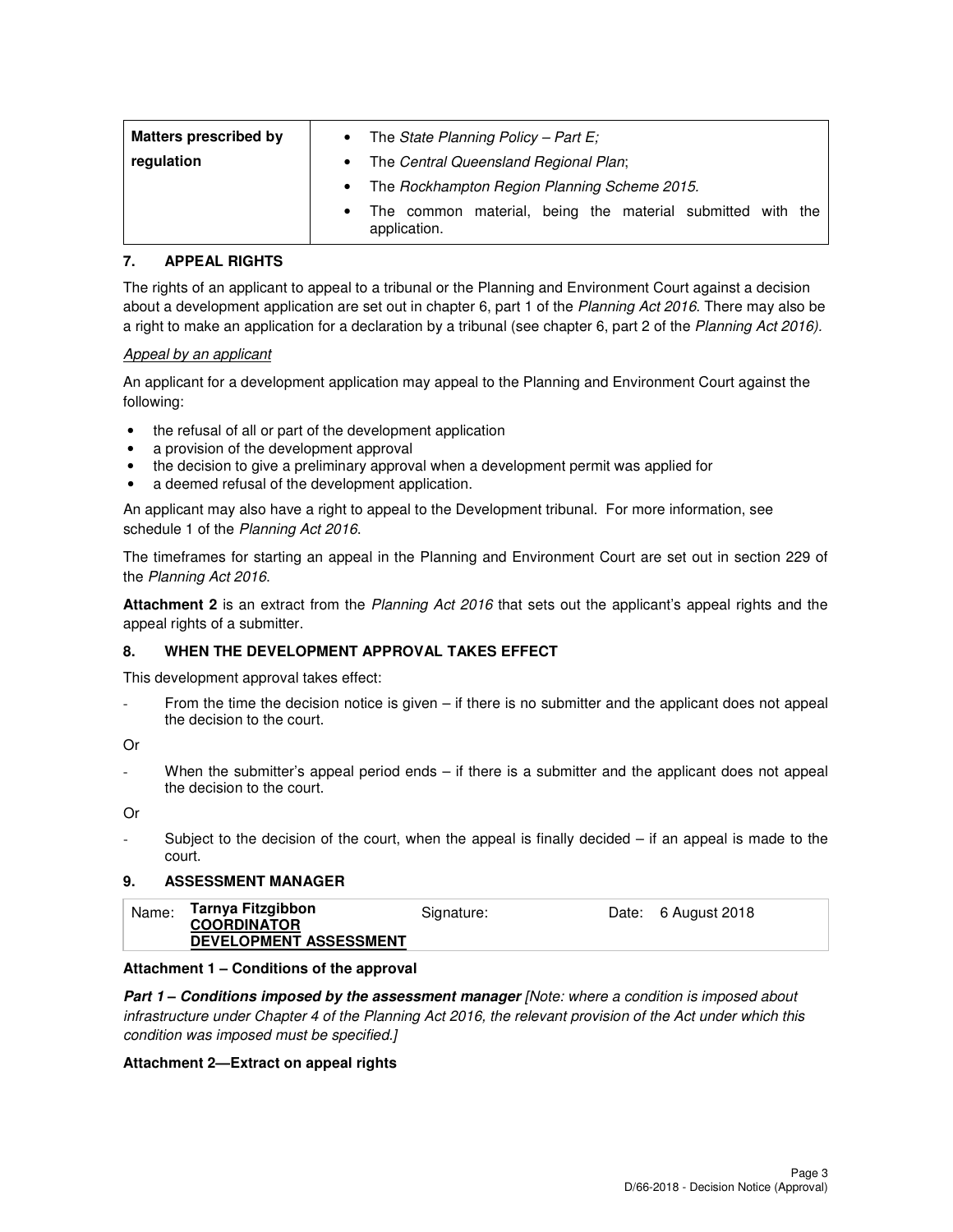

## **Attachment 1 – Part 1 Rockhampton Regional Council Conditions**

Planning Act 2016

## 1.0 ADMINISTRATION

- 1.1 The Developer and his employee, agent, contractor or invitee is responsible for ensuring compliance with the conditions of this development approval.
- 1.2 Where these Conditions refer to "Council" in relation to requiring Council to approve or to be satisfied as to any matter, or conferring on the Council a function, power or discretion, that role may be fulfilled in whole or in part by a delegate appointed for that purpose by the Council.
- 1.3 All conditions, works, or requirements of this development approval must be undertaken, completed, and be accompanied by a Compliance Certificate for any operational works required by this development approval:
	- 1.3.1 to Council's satisfaction;
	- 1.3.2 at no cost to Council; and
	- 1.3.3 prior to the commencement of the use

unless otherwise stated.

- 1.4 Infrastructure requirements of this development approval must be contributed to the relevant authorities, where applicable, at no cost to Council, prior to the commencement of the use, unless otherwise stated.
- 1.5 All works must be designed, constructed and maintained in accordance with the relevant Council policies, guidelines and standards, unless otherwise stated.
- 1.6 All engineering drawings/specifications, design and construction works must be in accordance with the requirements of the relevant Australian Standards and must be approved, supervised and certified by a Registered Professional Engineer of Queensland.

## 2.0 APPROVED PLANS AND DOCUMENTS

2.1 The approved development must be completed and maintained generally in accordance with the approved plans and documents, except where amended by any condition of this development approval:

| <b>Plan/Document Name</b>                                 | Dated                               | Reference No. |
|-----------------------------------------------------------|-------------------------------------|---------------|
| Plan for Cages & Entrance &<br>Dividing Wall (Mesh Fence) | Received by Council<br>28 June 2018 | Un-numbered   |
| Shed Plan (Existing)                                      | Received by Council<br>28 June 2018 | Un-numbered   |
| Site Plan                                                 | Received by Council<br>28 June 2018 | Un-numbered   |
| Parking Area Plan                                         | Received by Council<br>28 June 2018 | Un-numbered   |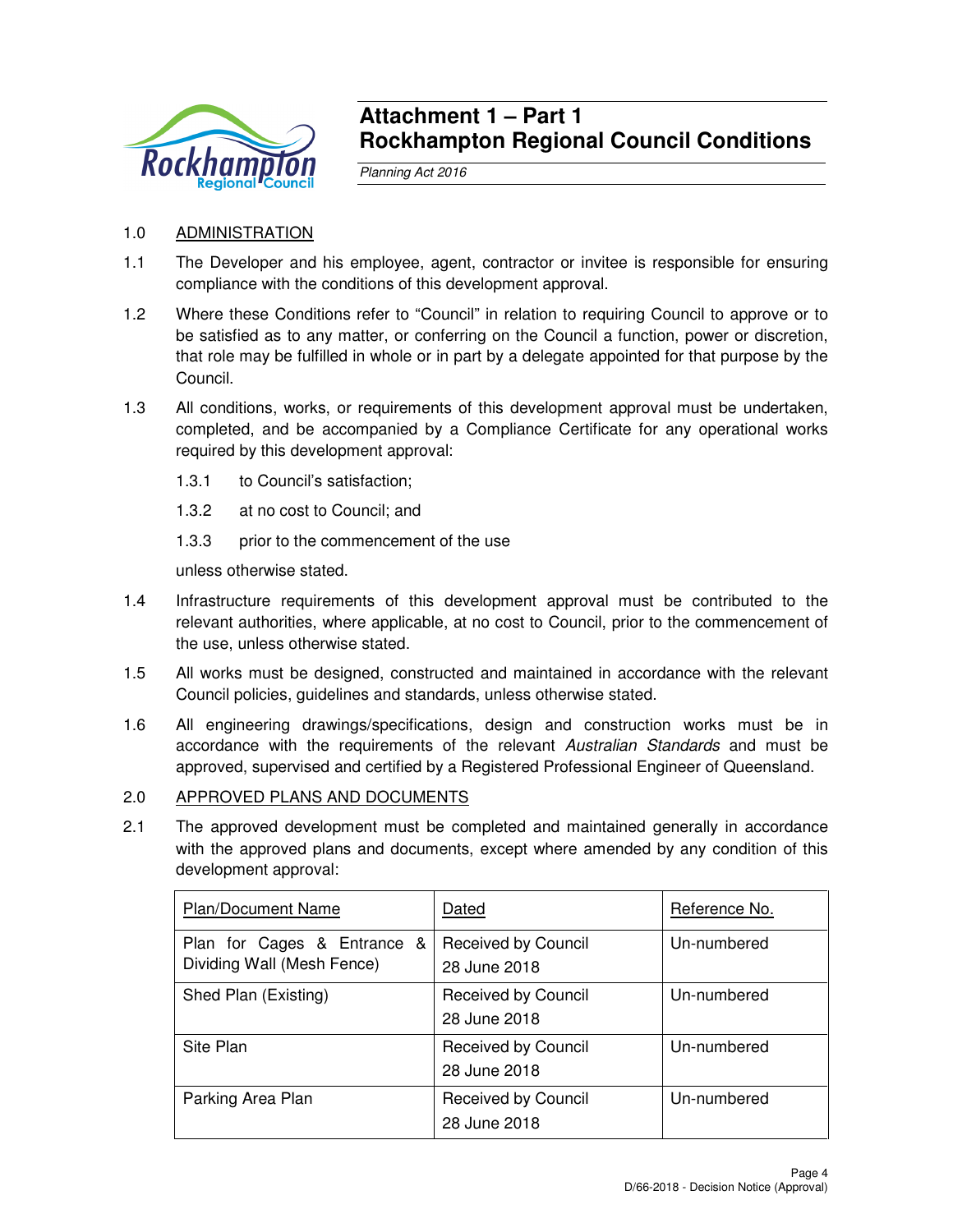- 2.2 Where there is any conflict between the conditions of this development approval and the details shown on the approved plans and documents, the conditions of this development approval must prevail.
- 2.3 Where conditions require the above plans or documents to be amended, the revised document(s) must be submitted for approval by Council prior to the commencement of the use.

## 3.0 ACCESS AND PARKING WORKS

- 3.1 All parking works must be in accordance with the approved plans (refer to condition 2.1).
- 3.2 All vehicles must ingress and egress the development in a forward gear.

## 4.0 ENVIRONMENTAL HEALTH

- 4.1 Any lighting devices associated with the development, such as sensory lighting, must be positioned on the development site and shielded so as not to cause glare or other nuisance to nearby residents and motorists. Night lighting must be designed, constructed and operated in accordance with Australian Standard AS4282 "Control of the obtrusive effects of outdoor lighting".
- 4.2 Noise emitted from the activity must not cause an environmental nuisance.
- 4.3 Operations on the site must have no significant impact on the amenity of adjoining premises or the surrounding area due to the emission of light, noise, odour or dust.
- 4.4 No contaminants are permitted to be released to land or water, including soil, silt, oils, detergents, et cetera. Any wash-down areas used for the maintenance or cleaning of equipment (including vehicles) must be appropriately bunded and drained to a holding tank and evaporated.

## 5.0 OPERATING PROCEDURES

- 5.1 The cattery must not hold more than ten (10) cats on-site at any one time.
- 5.2 Visitor hours for the development site must be limited to:
	- 5.2.1 0700 hours to 1900 hours on Monday to Saturday, and
	- 5.2.2 0800 hours to 1900 hours on Sunday.
- 5.3 All waste storage areas must be:
	- 5.3.1 kept in a clean and tidy condition; and
	- 5.3.2 maintained in accordance with Environmental Protection Regulation 2008.
- 5.4 Cat litter (solids) must only be disposed of in the septic tank identified on the approved plans (refer to condition 2.1).
- 5.5 General waste must be taken by the owner or occupier to be disposed of at one of Council's waste disposal areas.

## ADVISORY NOTES

## NOTE 1. Aboriginal Cultural Heritage

It is advised that under section 23 of the Aboriginal Cultural Heritage Act 2003, a person who carries out an activity must take all reasonable and practicable measures to ensure the activity does not harm Aboriginal cultural heritage (the "cultural heritage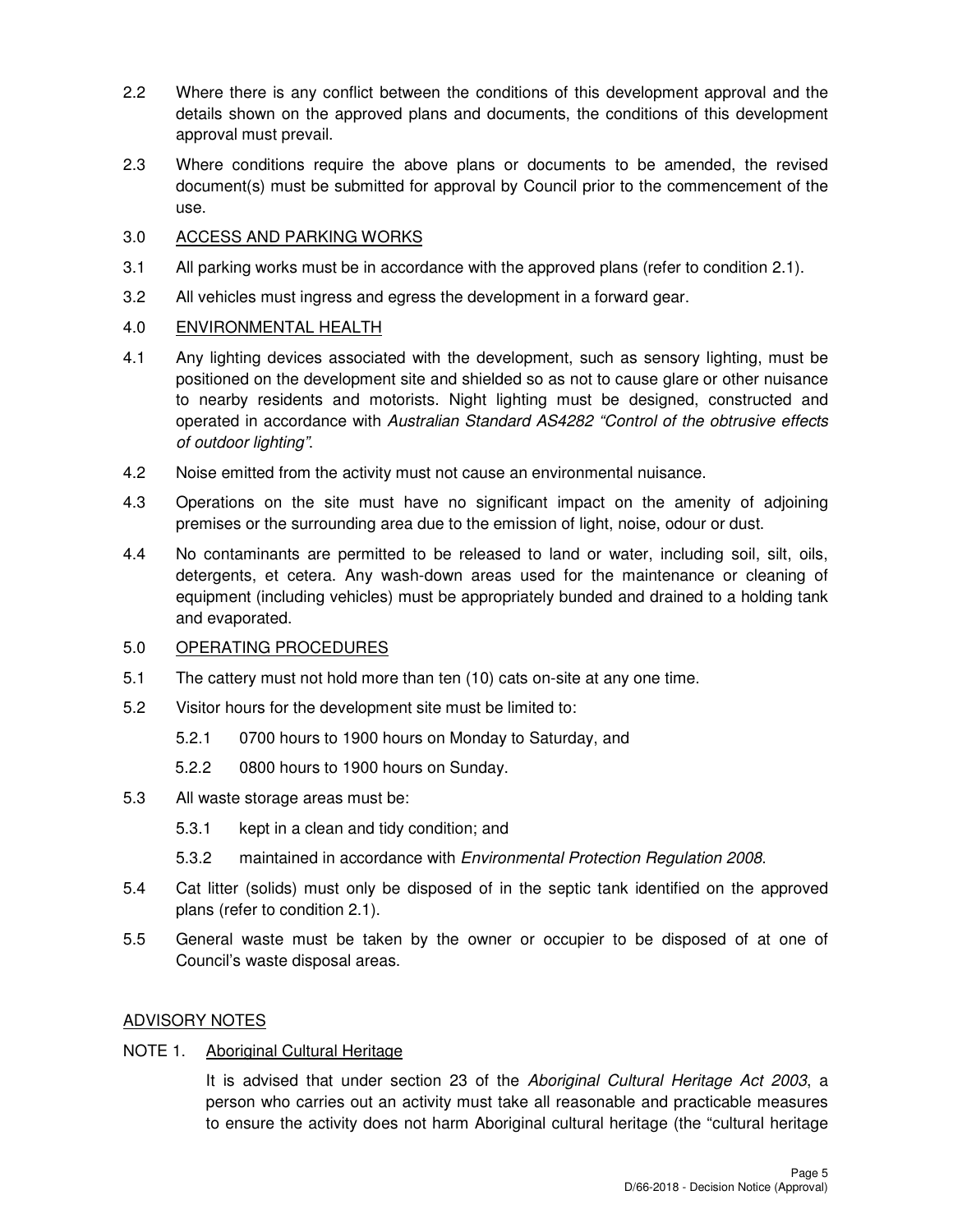duty of care"). Maximum penalties for breaching the duty of care are listed in the Aboriginal cultural heritage legislation. The information on Aboriginal cultural heritage is available on the Department of Aboriginal and Torres Strait Islander and Partnerships website www.datsip.qld.gov.au.

## NOTE 2. General Environmental Duty

General environmental duty under the *Environmental Protection Act 1994* prohibits unlawful environmental nuisance caused by noise, aerosols, particles, dust, ash, fumes, light, odour or smoke beyond the boundaries of the development site during all stages of the development including earthworks, construction and operation.

## NOTE 3. General Safety Of Public During Construction

The Work Health and Safety Act 2011 and Manual of Uniform Traffic Control Devices must be complied with in carrying out any construction works, and to ensure safe traffic control and safe public access in respect of works being constructed on a road.

## NOTE 4. Further Licenses

A cattery licence must be obtained from Council prior to the housing of any cats within the cattery.

Management of the cattery must be in accordance with the Animal Management (Cats and Dogs) Act 2008, Animal Care and Protection Act 2011 and Council's Local Laws.

## NOTE 5. Infrastructure Charges Notice

Council has resolved not to issue an Infrastructure Charges Notice for this development because the new infrastructure charges arising from the development are less than the credits applicable for the new development.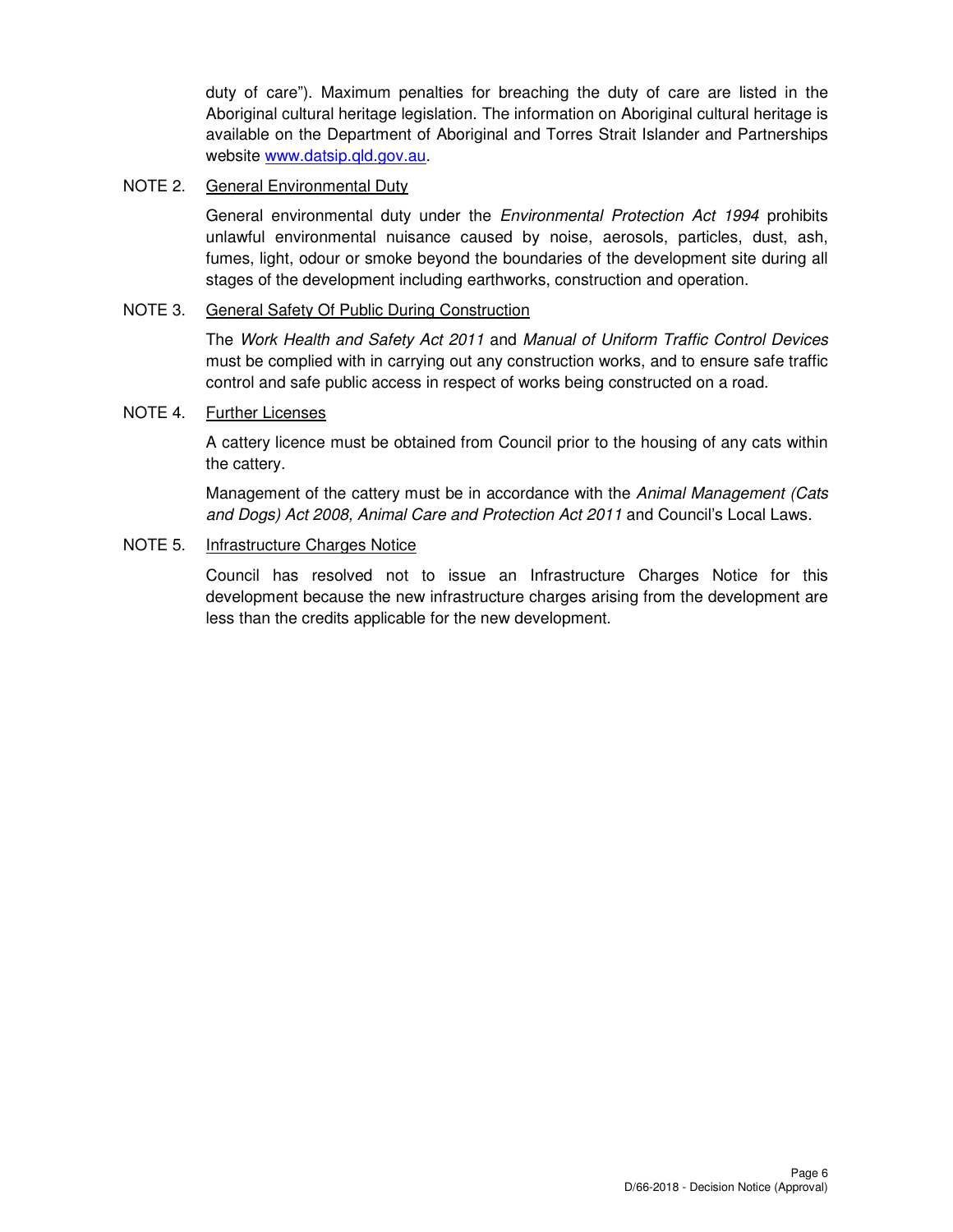

# **Attachment 2 - Appeal Rights**

PLANNING ACT 2016

The following is an extract from the Planning Act 2016 (Chapter 6)

#### **Appeal rights**

#### **229 Appeals to tribunal or P&E Court**

- (1) Schedule 1 states—
	- (a) matters that may be appealed to— (i) either a tribunal or the P&E Court; or (ii) only a tribunal; or (iii) only the P&E Court; and
	- (b) the person—
		- (i) who may appeal a matter (the **appellant**); and
		- (ii) who is a respondent in an appeal of the matter; and (iii) who is a co-respondent in an appeal of the matter; and
		- (iv) who may elect to be a co-respondent in an appeal of the matter.
- (2) An appellant may start an appeal within the appeal period.
- (3) The **appeal period** is—
	- (a) for an appeal by a building advisory agency—10 business days after a decision notice for the decision is given to the agency or
	- (b) for an appeal against a deemed refusal—at any time after the deemed refusal happens; or
	- (c) for an appeal against a decision of the Minister, under chapter 7, part 4, to register premises or to renew the registration of premises—20 business days after a notice is published under section 269(3)(a) or (4); or
	- (d) for an appeal against an infrastructure charges notice— 20 business days after the infrastructure charges notice is given to the person; or
	- (e) for an appeal about a deemed approval of a development application for which a decision notice has not been given—30 business days after the applicant gives the deemed approval notice to the assessment manager; or
	- (f) for any other appeal—20 business days after a notice of the decision for the matter, including an enforcement notice, is given to the person.
	- Note—

See the P&E Court Act for the court's power to extend the appeal period.

- (4) Each respondent and co-respondent for an appeal may be heard in the appeal.
- (5) If an appeal is only about a referral agency's response, the assessment manager may apply to the tribunal or P&E Court to withdraw from the appeal.
- (6) To remove any doubt, it is declared that an appeal against an infrastructure charges notice must not be about—
	- (a) the adopted charge itself; or
	- (b) for a decision about an offset or refund—
		- (i) the establishment cost of trunk infrastructure identified in a LGIP; or
		- (ii) the cost of infrastructure decided using the method
- included in the local government's charges resolution. **230 Notice of appeal**
- (1) An appellant starts an appeal by lodging, with the registrar of the tribunal or P&E Court, a notice of appeal that—
	- (a) is in the approved form; and
	- (b) succinctly states the grounds of the appeal.
- (2) The notice of appeal must be accompanied by the required fee.
- (3) The appellant or, for an appeal to a tribunal, the registrar must, within the service period, give a copy of the notice of appeal to—
- (a) the respondent for the appeal; and
- (b) each co-respondent for the appeal; and
- (c) for an appeal about a development application under schedule 1, table 1, item 1—each principal submitter for the development application; and
- (d) for an appeal about a change application under schedule 1, table 1, item 2—each principal submitter for the change application; and
- (e) each person who may elect to become a co-respondent for the appeal, other than an eligible submitter who is not a principal submitter in an appeal under paragraph  $(c)$  or  $(d)$ ; and
- (f) for an appeal to the P&E Court—the chief executive; and
- (g) for an appeal to a tribunal under another Act—any other person who the registrar considers appropriate.
- (4) The **service period** is—
	- (a) if a submitter or advice agency started the appeal in the P&E Court—2 business days after the appeal is started; or
	- (b) otherwise—10 business days after the appeal is started.
- (5) A notice of appeal given to a person who may elect to be a co-respondent must state the effect of subsection
- (6) A person elects to be a co-respondent by filing a notice of election, in the approved form, within 10 business days after the notice of appeal is given to the person*.*
- **231 Other appeals**
- (1) Subject to this chapter, schedule 1 and the P&E Court Act, unless the Supreme Court decides a decision or other matter under this Act is affected by jurisdictional error, the decision or matter is non-appealable.
- (2) The Judicial Review Act 1991, part 5 applies to the decision or matter to the extent it is affected by jurisdictional error.
- (3) A person who, but for subsection (1) could have made an application under the Judicial Review Act 1991 in relation to the decision or matter, may apply under part 4 of that Act for a statement of reasons in relation to the decision or matter.
- (4) In this section— **decision** includes—
	- (a) conduct engaged in for the purpose of making a decision; and
	- (b) other conduct that relates to the making of a decision; and
	- (c) the making of a decision or the failure to make a decision; and
	- (d) a purported decision; and
	- (e) a deemed refusal.

**non-appealable**, for a decision or matter, means the decision or matter—

- (a) is final and conclusive; and
- (b) may not be challenged, appealed against, reviewed, quashed, set aside or called into question in any other way under the Judicial Review Act 1991 or otherwise, whether by the Supreme Court, another court, a tribunal or another entity; and
- (c) is not subject to any declaratory, injunctive or other order of the Supreme Court, another court, a tribunal or another entity on any ground.

#### **232 Rules of the P&E Court**

- (1) A person who is appealing to the P&E Court must comply with the rules of the court that apply to the appeal.
- (2) However, the P&E Court may hear and decide an appeal even if the person has not complied with rules of the P&E Court.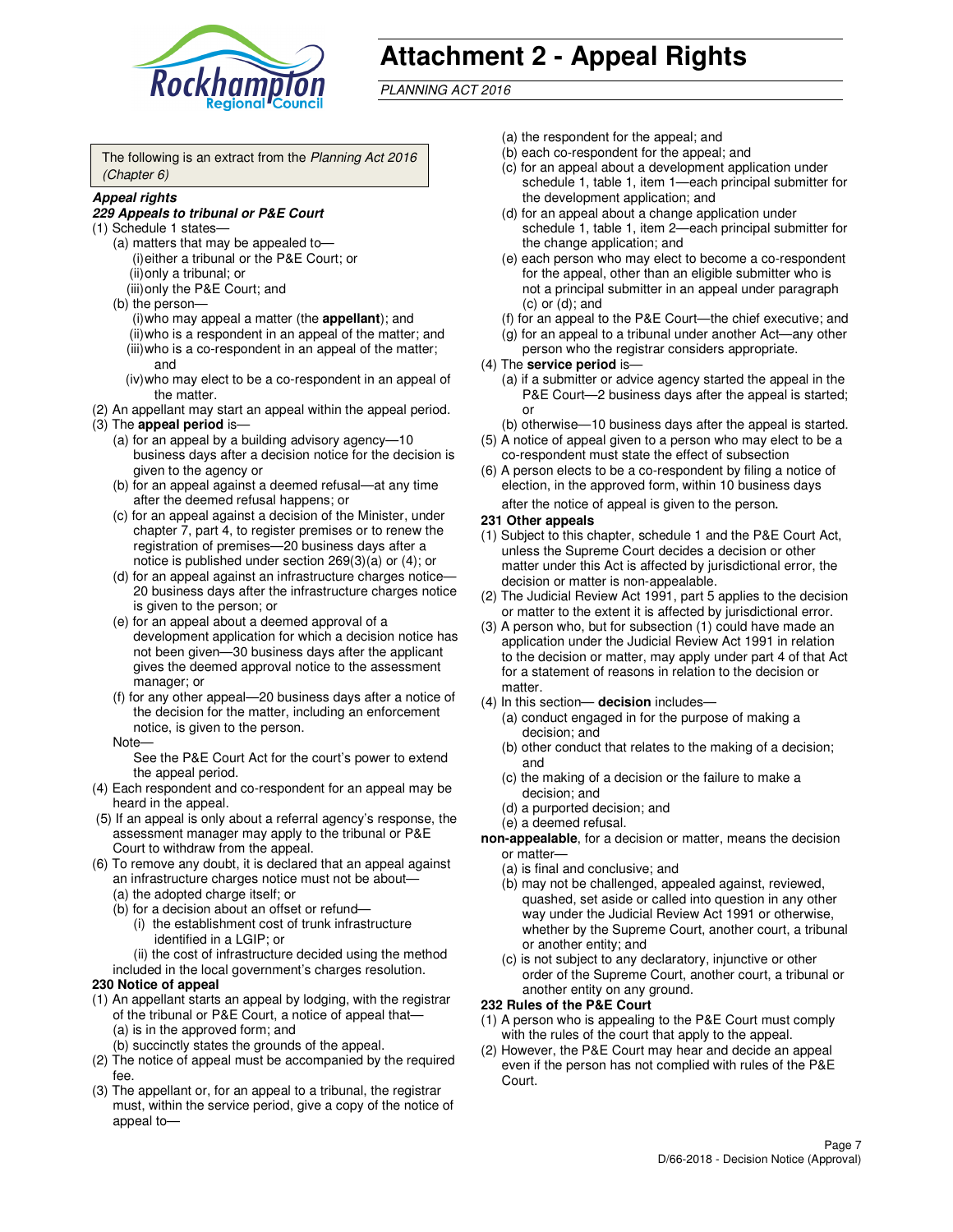

## **Appeal Rights**

PLANNING ACT 2016

## **Schedule 1**

## **Appeals section 229**

#### **1 Appeal rights and parties to appeals**

- (1) Table 1 states the matters that may be appealed to—(a) the P&E court; or (b) a tribunal.
- (2) However, table 1 applies to a tribunal only if the matter involves—
	- (a) the refusal, or deemed refusal of a development application, for—
	- (i) a material change of use for a classified building; or
	- (ii) operational work associated with building work, a retaining wall, or a tennis court; or
	- (b) a provision of a development approval for—
	- (i) a material change of use for a classified building; or
- (ii) operational work associated with building work, a retaining wall, or a tennis court; or
	- (c) if a development permit was applied for—the decision to give a preliminary approval for—
		- (i) a material change of use for a classified building; or
		- (ii) operational work associated with building work, a retaining wall, or a tennis court; or
	- (d) a development condition if—
		- (i) the development approval is only for a material change of use that involves the use of a building classified under the Building Code as a class 2 building; and
		- (ii) the building is, or is proposed to be, not more than 3 storeys; and
		- (iii) the proposed development is for not more than 60 sole-occupancy units; or
	- (e) a decision for, or a deemed refusal of, an extension application for a development approval that is only for a material change of use of a classified building; or
	- (f) a decision for, or a deemed refusal of, a change application for a development approval that is only for a material change of use of a classified building; or
	- (g) a matter under this Act, to the extent the matter relates to—
		- (i) the Building Act, other than a matter under that Act that may or must be decided by the Queensland Building and Construction Commission; or
		- (ii) the Plumbing and Drainage Act, part 4 or 5; or
	- (h) a decision to give an enforcement notice in relation to a matter under paragraphs (a) to (g); or
	- (i) a decision to give an infrastructure charges notice; or
	- (j) the refusal, or deemed refusal, of a conversion application; or
	- (k) a matter that, under another Act, may be appealed to the tribunal; or
	- (l) a matter prescribed by regulation.
- (3) Also, table 1 does not apply to a tribunal if the matter
	- involves—
	- (a) for a matter in subsection  $(2)(a)$  to  $(d)$ 
		- (i) a development approval for which the development application required impact assessment; and
		- (ii) a development approval in relation to which the assessment manager received a properly made submission for the development application; or
	- (b) a provision of a development approval about the identification or inclusion, under a variation approval, of a matter for the development.
- (4) Table 2 states the matters that may be appealed only to the P&E Court.
- (5) Table 3 states the matters that may be appealed only to the tribunal.
- (6) In each table—
	- (a) column 1 states the appellant in the appeal; and
	- (b) column 2 states the respondent in the appeal; and
	- (c) column 3 states the co-respondent (if any) in the appeal; and
	- (d) column 4 states the co-respondents by election (if any) in the appeal.
- $(7)$  If the chief executive receives a notice of appeal under section  $230(3)(f)$ , the chief executive may elect to be a corespondent in the appeal.

| Table 1<br>Appeals to the P&E Court and, for certain matters, to a tribunal                                      |                                                                                                                                |                                                                                          |                                                       |  |  |  |
|------------------------------------------------------------------------------------------------------------------|--------------------------------------------------------------------------------------------------------------------------------|------------------------------------------------------------------------------------------|-------------------------------------------------------|--|--|--|
| 1. Development applications<br>An appeal may be made against-<br>(c) a provision of the development approval; or | (a) the refusal of all or part of the development application; or<br>(b) the deemed refusal of the development application; or | (d) if a development permit was applied for—the decision to give a preliminary approval. |                                                       |  |  |  |
| Column 1                                                                                                         | Column 2                                                                                                                       | Column 3                                                                                 | Column 4                                              |  |  |  |
| Appellant                                                                                                        | Respondent<br>Co-respondent by election<br>Co-respondent                                                                       |                                                                                          |                                                       |  |  |  |
| (if any)<br>$($ if any $)$                                                                                       |                                                                                                                                |                                                                                          |                                                       |  |  |  |
| The applicant                                                                                                    | The assessment<br>manager                                                                                                      | If the appeal is about<br>a concurrence                                                  | 1 A concurrence agency that is<br>not a co-respondent |  |  |  |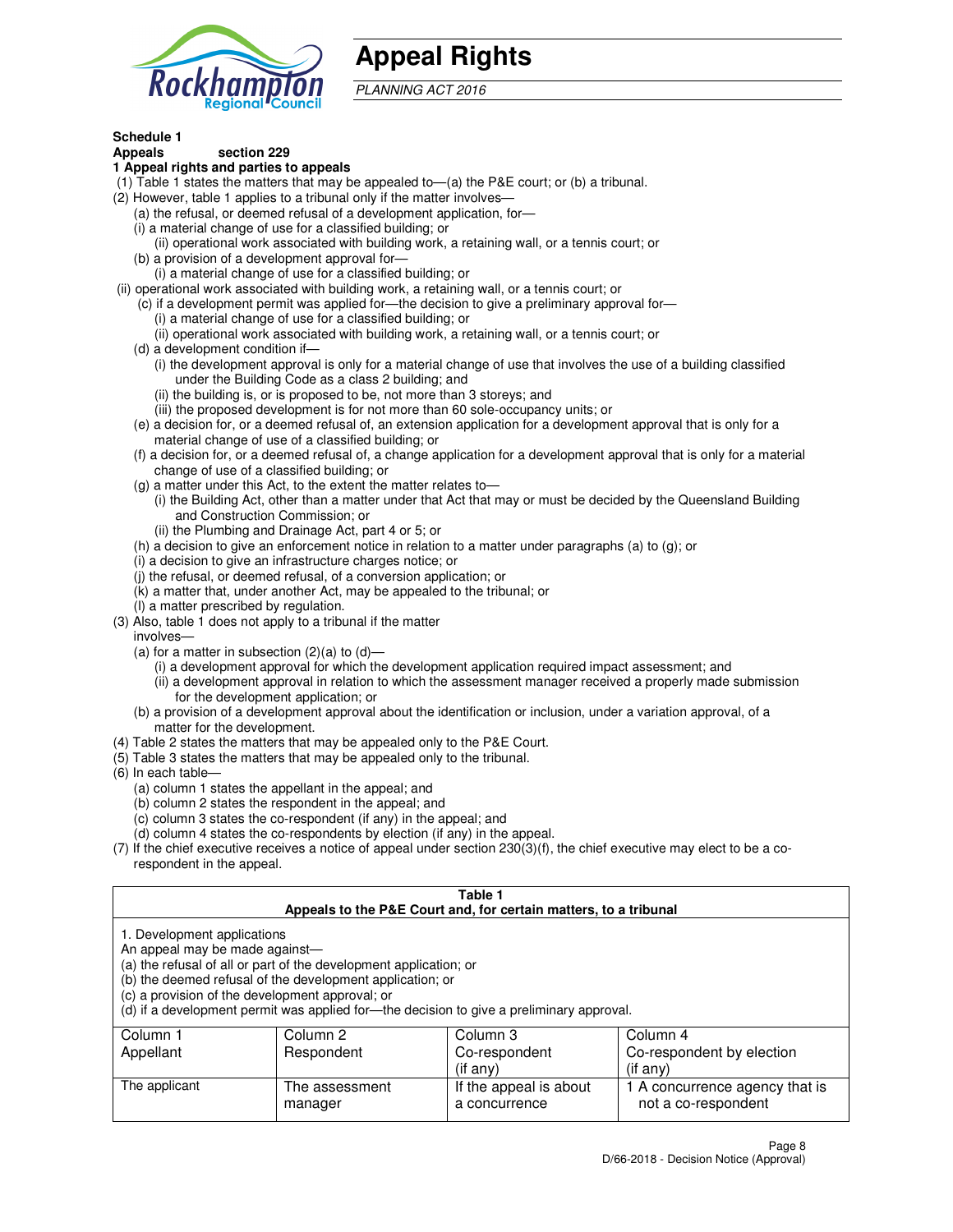| Table 1<br>Appeals to the P&E Court and, for certain matters, to a tribunal                                                                                                                             |                                   |                                                                 |                                                                                                                                                                                                                                                                                                                                                 |  |
|---------------------------------------------------------------------------------------------------------------------------------------------------------------------------------------------------------|-----------------------------------|-----------------------------------------------------------------|-------------------------------------------------------------------------------------------------------------------------------------------------------------------------------------------------------------------------------------------------------------------------------------------------------------------------------------------------|--|
|                                                                                                                                                                                                         |                                   | agency's referral<br>response-the<br>concurrence agency         | 2 If a chosen Assessment<br>manager is the respondent-<br>the prescribed assessment<br>manager<br>3 Any eligible advice agency for<br>the application<br>4 Any eligible submitter for the<br>application                                                                                                                                        |  |
| 2. Change applications<br>An appeal may be made against-<br>(b) a deemed refusal of a change application.                                                                                               |                                   |                                                                 | (a) a responsible entity's decision for a change application, other than a decision made by the P&E court; or                                                                                                                                                                                                                                   |  |
| Column 1<br>Appellant                                                                                                                                                                                   | Column <sub>2</sub><br>Respondent | Column 3<br>Co-respondent<br>(if any)                           | Column 4<br>Co-respondent by election<br>(if any)                                                                                                                                                                                                                                                                                               |  |
| 1 The applicant<br>2 If the responsible<br>entity is the<br>assessment<br>manager-an<br>affected entity that<br>gave a pre-request<br>notice or response<br>notice                                      | The responsible<br>entity         | If an affected entity<br>starts the appeal-the<br>applicant     | 1 A concurrence agency for the<br>development application<br>2 If a chosen assessment<br>manager is the respondent-<br>the prescribed assessment<br>manager<br>3 A private certifier for the<br>development application<br>4 Any eligible advice agency for<br>the change application<br>5 Any eligible submitter for the<br>change application |  |
| 3. Extension applications<br>An appeal may be made against-<br>(a) the assessment manager's decision about an extension application; or<br>(b) a deemed refusal of an extension application.            |                                   |                                                                 |                                                                                                                                                                                                                                                                                                                                                 |  |
| Column 1<br>Appellant                                                                                                                                                                                   | Column <sub>2</sub><br>Respondent | Column <sub>3</sub><br>Co-respondent<br>(if any)                | Column 4<br>Co-respondent by election<br>(if any)                                                                                                                                                                                                                                                                                               |  |
| 1 The applicant<br>1<br>For a matter other<br>2<br>than a deemed<br>refusal of an<br>extension<br>application $-$ a<br>concurrence<br>agency, other than<br>the chief executive,<br>for the application | The assessment<br>manager         | If a concurrence<br>agency starts the<br>appeal - the applicant | If a chosen assessment<br>manager is the respondent $-$ the<br>prescribed assessment manager                                                                                                                                                                                                                                                    |  |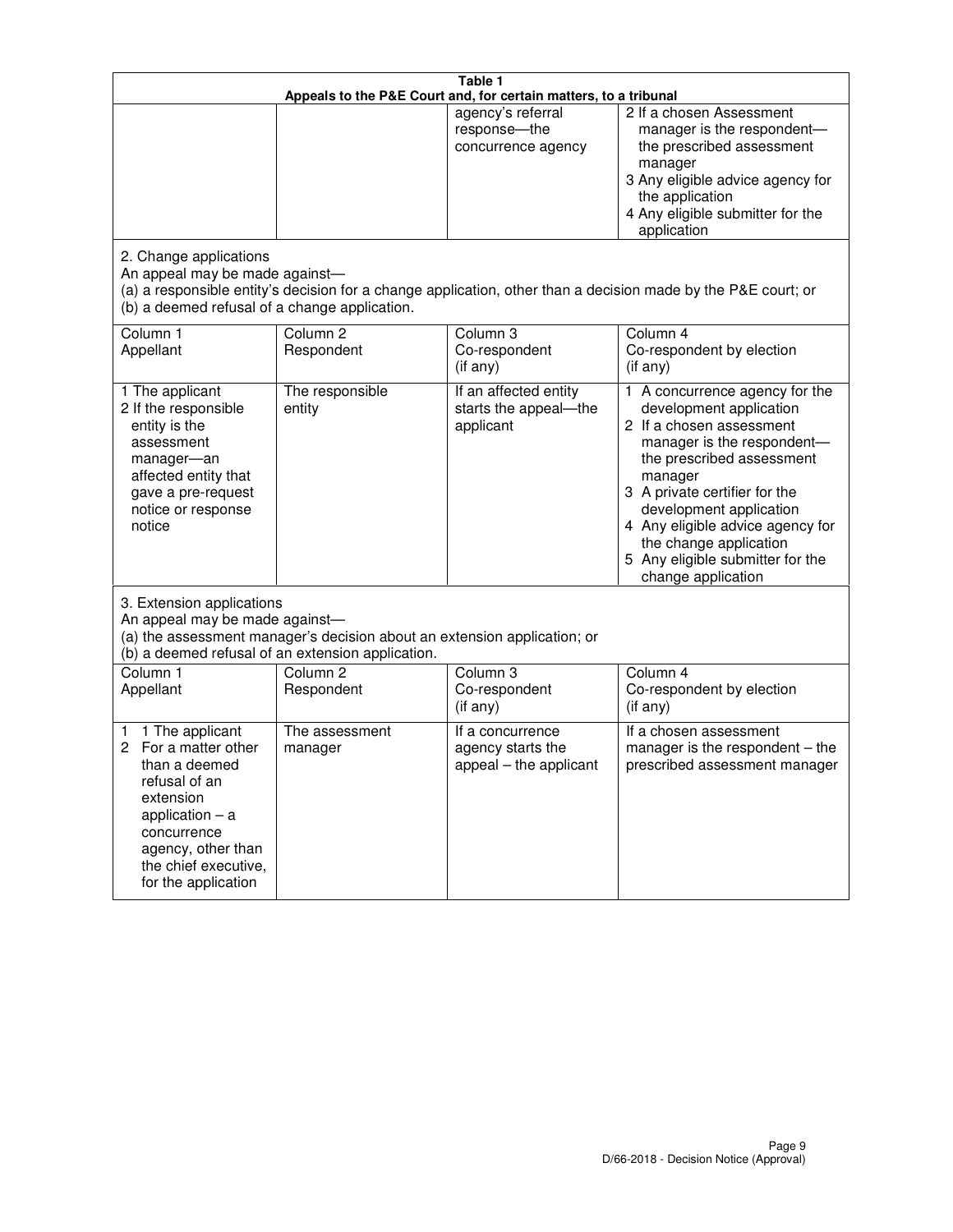#### **Table 1 Appeals to the P&E Court and, for certain matters, to a tribunal**

4. Infrastructure charges notices

An appeal may be made against an infrastructure charges notice on 1 or more of the following grounds

- a) The notice involved an error relating to
	- (i) The application of the relevant adopted charge; or

Examples of errors in applying an adopted charge –

- The incorrect application of gross floor area for a non-residential development
- Applying an incorrect 'use category', under a regulation, to the development
	- (i) The working out of extra demands, for section 120; or
	- (ii) An offset or refund; or
- b) The was no decision about an offset or refund; or
- c) If the infrastructure charges notice states a refund will be given the timing for giving the refund; or
- d) The amount of the charge is so unreasonable that no reasonable relevant local government could have imposed the amount.

| Column 1<br>Appellant                                    | Column 2<br>Respondent                                                    | Column 3<br>Co-respondent<br>$($ if any $)$ | Column 4<br>Co-respondent by election<br>$($ if any $)$ |
|----------------------------------------------------------|---------------------------------------------------------------------------|---------------------------------------------|---------------------------------------------------------|
| The person given the<br>Infrastructure charges<br>notice | The local government<br>that gave the<br>infrastructure charges<br>notice |                                             |                                                         |

5. Conversion applications

An appeal may be made against—

(a) the refusal of a conversion application; or

(b) a deemed refusal of a conversion application.

| Column 1<br>Appellant | Column 2<br>Respondent                                                  | Column 3<br>Co-respondent<br>$($ if any $)$ | Column 4<br>Co-respondent by election<br>$($ if any $)$ |
|-----------------------|-------------------------------------------------------------------------|---------------------------------------------|---------------------------------------------------------|
| The applicant         | The local government<br>to which the conversion<br>application was made |                                             |                                                         |

6. Enforcement notices

An appeal may be made against the decision to give an enforcement notice.

| Column 1<br>Appellant                      | Column 2<br>Respondent       | Column 3<br>Co-respondent<br>$($ if any $)$ | Column 4<br>Co-respondent by election<br>(if any)                                                                                                                          |
|--------------------------------------------|------------------------------|---------------------------------------------|----------------------------------------------------------------------------------------------------------------------------------------------------------------------------|
| The person given the<br>enforcement notice | The enforcement<br>authority |                                             | If the enforcement authority is<br>not the local government for<br>the premises in relation to which<br>the offence is alleged to have<br>happened-the local<br>government |

#### **Table 2 Appeals to the P&E Court only**

1. Appeals from tribunal

An appeal may be made against a decision of a tribunal, other than a decision under

section 252, on the ground of—

(a) an error or mistake in law on the part of the tribunal; or

(b) jurisdictional error.

| Column 1<br>Appellant                             | Column 2<br>Respondent                                    | Column 3<br>Co-respondent<br>(if any) | Column 4<br>Co-respondent by election<br>(if any) |
|---------------------------------------------------|-----------------------------------------------------------|---------------------------------------|---------------------------------------------------|
| A party to the<br>proceedings for the<br>decision | The other party to the<br>proceedings for the<br>decision | -                                     |                                                   |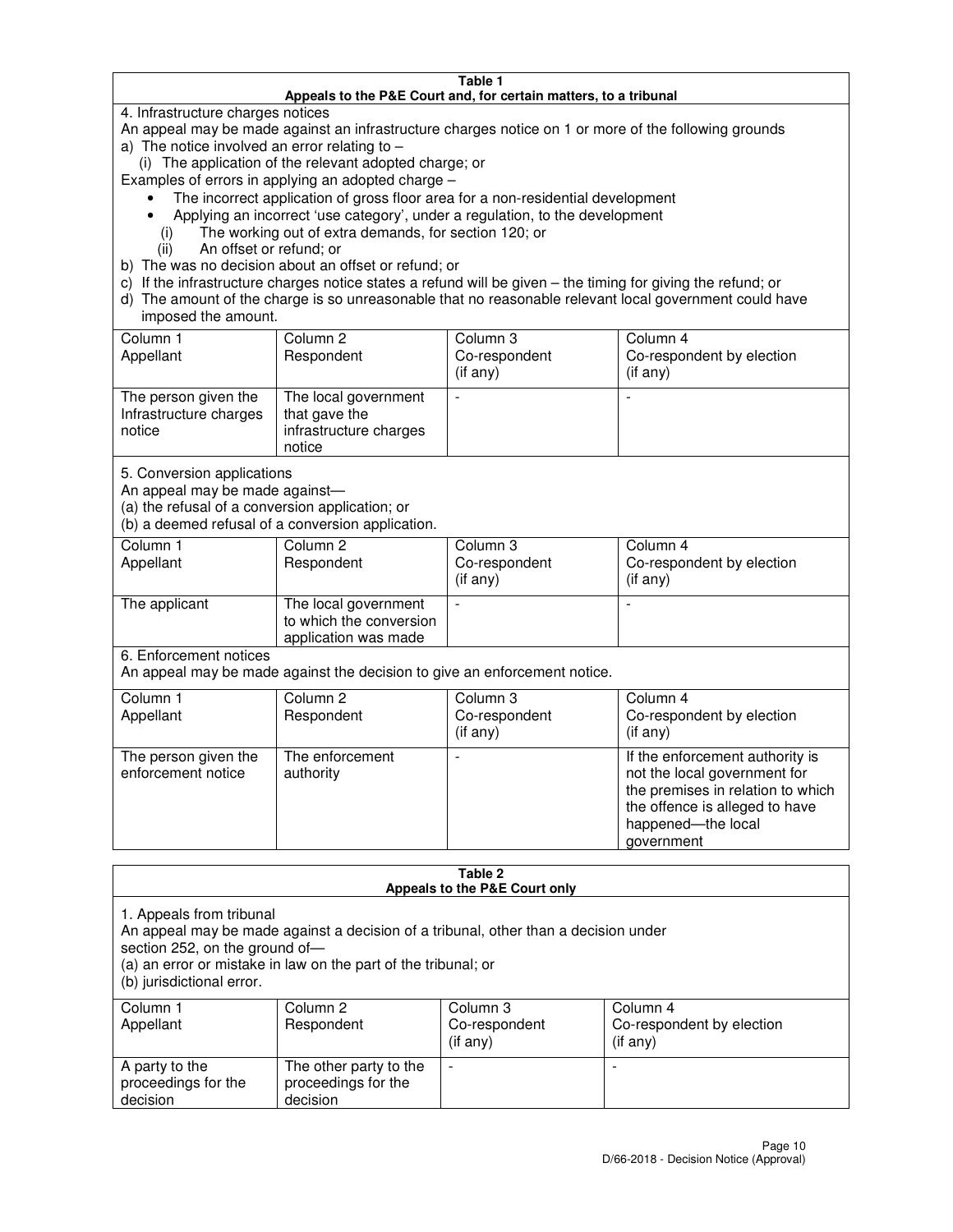#### **Table 2 Appeals to the P&E Court only**

2. Eligible submitter appeals

An appeal may be made against the decision to give a development approval, or an approval for a change application, to the extent that the decision relates to—

(a) any part of the development application for the development approval that required impact assessment; or (b) a variation request.

| Column 1<br>Appellant                                                                                                                                                                                                                                                                                                                                                                                              | Column <sub>2</sub><br>Respondent                                                                                          | Column 3<br>Co-respondent<br>(i f any)                                                                                    | Column 4<br>Co-respondent by election<br>(i f any)   |
|--------------------------------------------------------------------------------------------------------------------------------------------------------------------------------------------------------------------------------------------------------------------------------------------------------------------------------------------------------------------------------------------------------------------|----------------------------------------------------------------------------------------------------------------------------|---------------------------------------------------------------------------------------------------------------------------|------------------------------------------------------|
| 1 For a development<br>application-an<br>eligible submitter for<br>the development<br>application<br>2 For a change<br>application-an<br>eligible submitter for<br>the change<br>application                                                                                                                                                                                                                       | 1 For a development<br>application-the<br>assessment<br>manager<br>2 For a change<br>application-the<br>responsible entity | 1 The applicant<br>2 If the appeal is<br>about a concurrence<br>agency's referral<br>response---the<br>concurrence agency | Another eligible<br>submitter for the<br>application |
| 3. Eligible submitter and eligible advice agency appeals<br>An appeal may be made against a provision of a development approval, or failure to<br>include a provision in the development approval, to the extent the matter relates to-<br>(a) any part of the development application or the change application, for the development approval, that<br>required impact assessment; or<br>(b) a variation request. |                                                                                                                            |                                                                                                                           |                                                      |
| Column 1<br>Appellant                                                                                                                                                                                                                                                                                                                                                                                              | Column <sub>2</sub><br>Respondent                                                                                          | Column 3<br>Co-respondent<br>(if any)                                                                                     | Column 4<br>Co-respondent by election<br>$(if$ any)  |
| 1 For a development<br>application-an<br>eligible submitter for<br>the development                                                                                                                                                                                                                                                                                                                                 | 1 For a development<br>application-the<br>assessment<br>manager                                                            | 1 The applicant<br>2 If the appeal is<br>about a concurrence<br>agency's referral                                         | Another eligible submitter for the<br>application    |

response—the concurrence agency

change application 4. Compensation claims

application 2 For a change application—an eligible submitter for

the change application 3 An eligible advice agency for the development application or

An appeal may be made against—

(a) a decision under section 32 about a compensation claim; or

2 For a change application—the responsible entity

(b) a decision under section 265 about a claim for compensation; or

(c) a deemed refusal of a claim under paragraph (a) or (b).

| Column 1<br>Appellant                      | Column 2<br>Respondent                                 | Column 3<br>Co-respondent<br>$(if$ any) | Column 4<br>Co-respondent by election<br>(if any) |
|--------------------------------------------|--------------------------------------------------------|-----------------------------------------|---------------------------------------------------|
| A person dissatisfied<br>with the decision | The local<br>government to which<br>the claim was made | -                                       |                                                   |
| 5. Registered premises                     |                                                        |                                         |                                                   |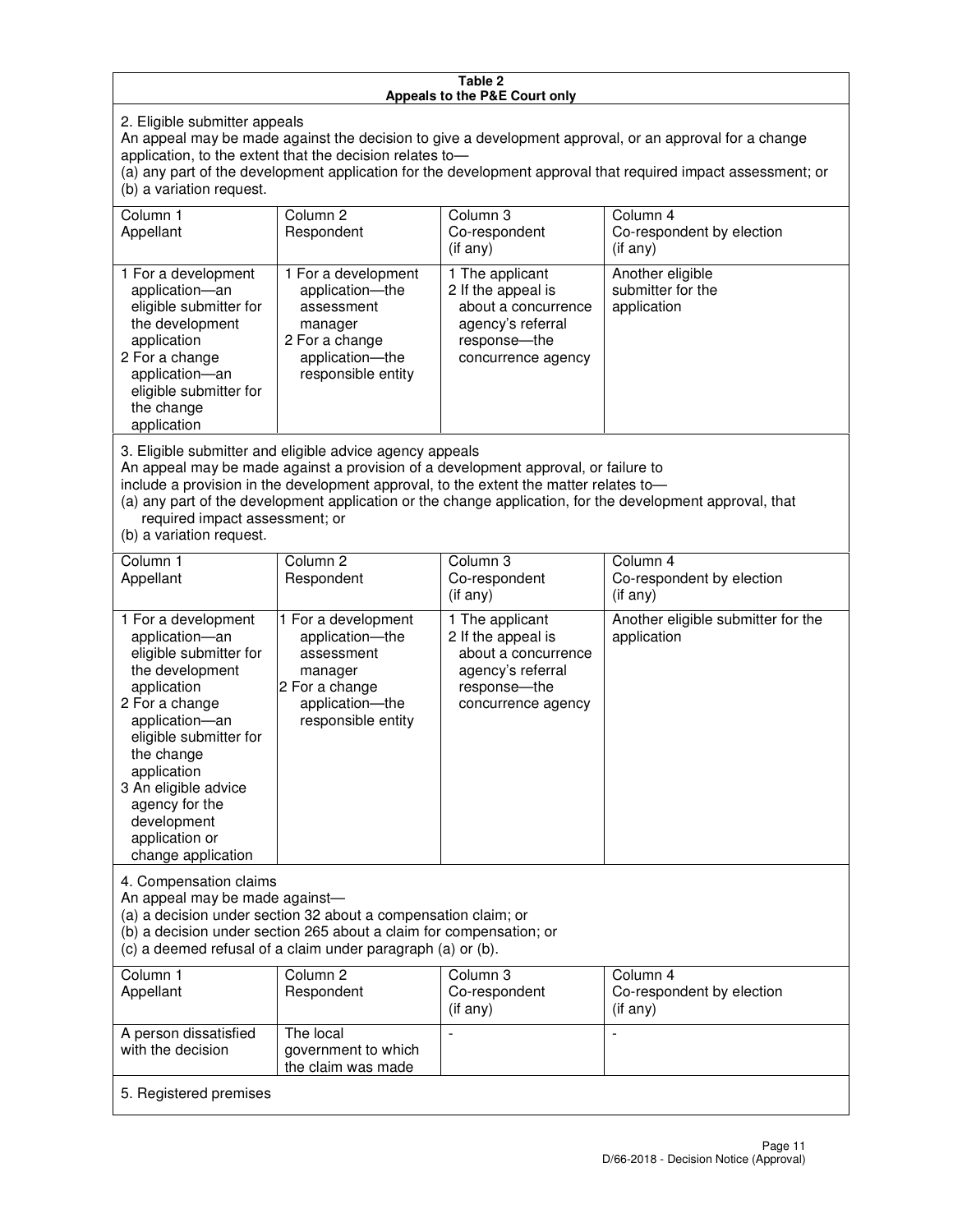| Table 2<br>Appeals to the P&E Court only                                                                                                                                                                                                                                                                             |                                   |                                       |                                                                                                                                                                             |  |  |
|----------------------------------------------------------------------------------------------------------------------------------------------------------------------------------------------------------------------------------------------------------------------------------------------------------------------|-----------------------------------|---------------------------------------|-----------------------------------------------------------------------------------------------------------------------------------------------------------------------------|--|--|
| An appeal may be made against a decision of the Minister under chapter 7, part 4.                                                                                                                                                                                                                                    |                                   |                                       |                                                                                                                                                                             |  |  |
|                                                                                                                                                                                                                                                                                                                      |                                   |                                       |                                                                                                                                                                             |  |  |
| Column 1<br>Appellant                                                                                                                                                                                                                                                                                                | Column <sub>2</sub><br>Respondent | Column <sub>3</sub><br>Co-respondent  | Column <sub>4</sub><br>Co-respondent by election                                                                                                                            |  |  |
|                                                                                                                                                                                                                                                                                                                      |                                   | (if any)                              | (if any)                                                                                                                                                                    |  |  |
| 1 A person given a<br>decision notice about<br>the decision<br>2 If the decision is to<br>register premises or<br>renew the<br>registration of<br>premises-an owner<br>or occupier of<br>premises in the<br>affected area for the<br>registered premises<br>who is dissatisfied<br>with the decision                 | <b>The Minister</b>               |                                       | If an owner or occupier starts the<br>appeal – the owner of the<br>registered premises                                                                                      |  |  |
| 6. Local laws<br>An appeal may be made against a decision of a local government, or conditions applied,<br>under a local law about-<br>(a) the use of premises, other than a use that is the natural and ordinary consequence of prohibited<br>development; or<br>(b) the erection of a building or other structure. |                                   |                                       |                                                                                                                                                                             |  |  |
| Column 1                                                                                                                                                                                                                                                                                                             | Column <sub>2</sub>               | Column 3                              | Column $\overline{4}$                                                                                                                                                       |  |  |
| Appellant                                                                                                                                                                                                                                                                                                            | Respondent                        | Co-respondent<br>(if any)             | Co-respondent by election<br>(if any)                                                                                                                                       |  |  |
| A person who-<br>(a) applied for the<br>decision; and<br>(b) is dissatisfied with<br>the decision or<br>conditions.                                                                                                                                                                                                  | The local government              |                                       |                                                                                                                                                                             |  |  |
|                                                                                                                                                                                                                                                                                                                      | Table 3                           |                                       |                                                                                                                                                                             |  |  |
| Appeals to the tribunal only<br>1. Building advisory agency appeals<br>An appeal may be made against giving a development approval for building work to the extent the building<br>work required code assessment against the building assessment provisions.                                                         |                                   |                                       |                                                                                                                                                                             |  |  |
| Column 1<br>Appellant                                                                                                                                                                                                                                                                                                | Column <sub>2</sub><br>Respondent | Column 3<br>Co-respondent<br>(if any) | Column 4<br>Co-respondent by election<br>(if any)                                                                                                                           |  |  |
| A building advisory<br>agency for the<br>development application<br>related to the approval                                                                                                                                                                                                                          | The assessment<br>manager         | The applicant                         | 1 A concurrence agency for the<br>development application<br>related to the approval<br>2 A private certifier for the<br>development application<br>related to the approval |  |  |
| 3. Certain decisions under the Building Act and the Plumbing and Drainage Act<br>An appeal may be made against a decision under-<br>(a) the Building Act, other than a decision made by the Queensland Building and Construction Commission; or<br>(b) the Plumbing and Drainage Act, part 4 or 5.                   |                                   |                                       |                                                                                                                                                                             |  |  |
| Column 1<br>Appellant                                                                                                                                                                                                                                                                                                | Column <sub>2</sub><br>Respondent | Column 3<br>Co-respondent<br>(if any) | Column 4<br>Co-respondent by election<br>(if any)                                                                                                                           |  |  |